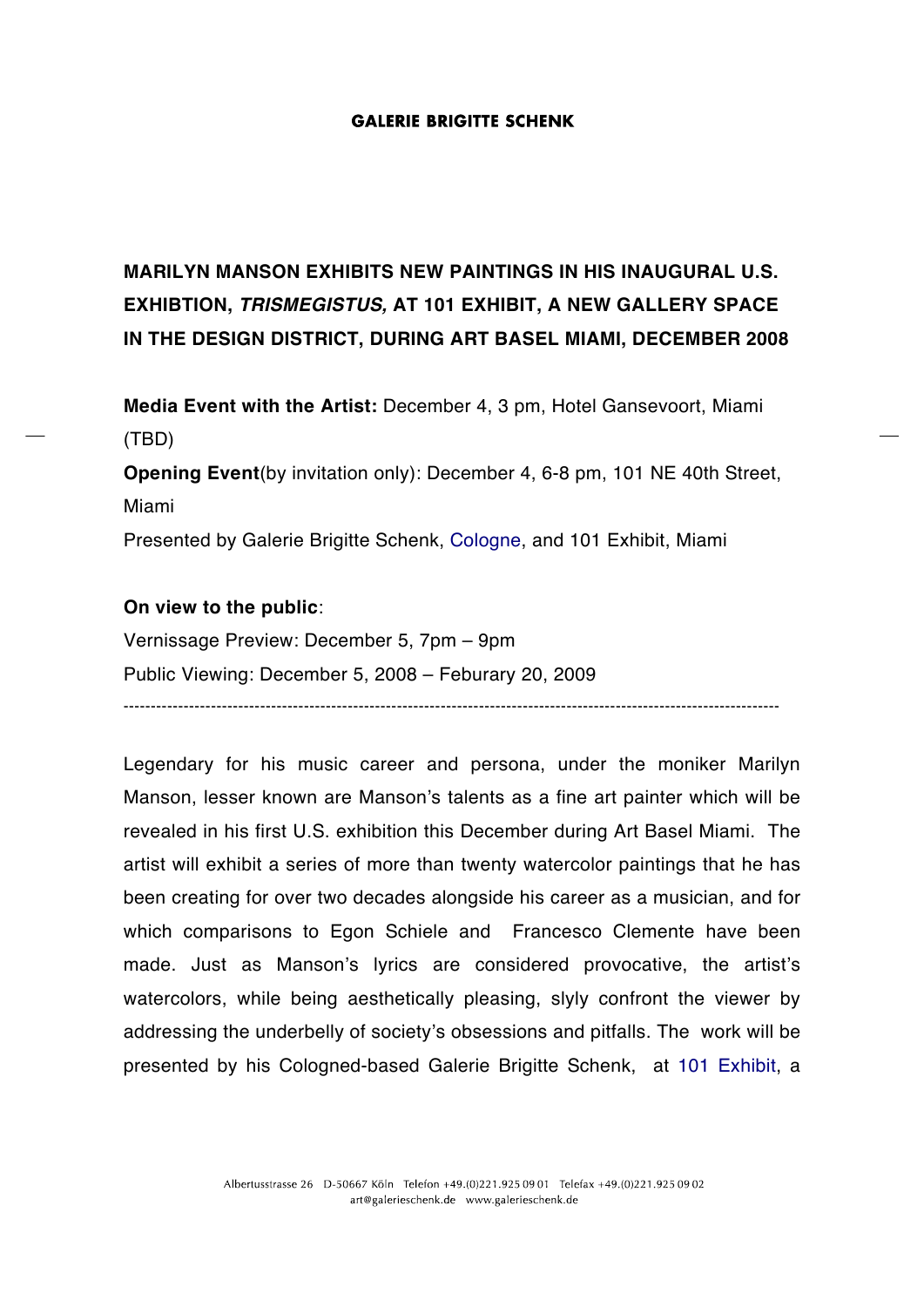### **GALERIE BRIGITTE SCHENK**

new exhibition space in Miami's design district, during Art Basel Miami 2008 and remain on view through February 2009.

"Marilyn Manson is a fiercely intelligent and multi-talented person as evidenced from his song wrtiting to his performances to his intimate paintings that are a natural extension of his creativity. The work provides a glimpse of the angst that often accompanies a sensitive person's relationship to celebrity and a hyper-awareness of the morbid in the world," stated his gallerist Brigitte Schenk. "After tremendous popular and critical response to his recent show in Cologne, where over 1,000 people attended the opening, we're thrilled to introduce the work to U.S. audiences, many who will see it for the first time."

Trismegistus features Mansonís paintings from the past eight years. Looking at the works, one enters the artistís deep, haunted world and his existential exploration of the human condition. The artist focuses on the more unpleasant and controversial sides of life - real and fictional - as conveyed through both subject matter and distorted notions of beauty. Parallels to the style and to the ,sadomasochistic eroticism' of the German Expressionist painter Egon Schiele can hardly be overlooked, as David Galloway remarked in an article entitled 'Gothic Revival'. (ARTnews, 2007). He continued, "Mansons subjects are consistent with his bizarre and morbid image: disease, mutilation, addiction, homicide".

The titles sometimes lighten up the darker, more sensational events that Manson evokes, inclding:study of the murderess Elizabeth Short, celebrated in the media as the Black Dahlia, bears the title 'Elizabeth Short as Snow White, You're sure